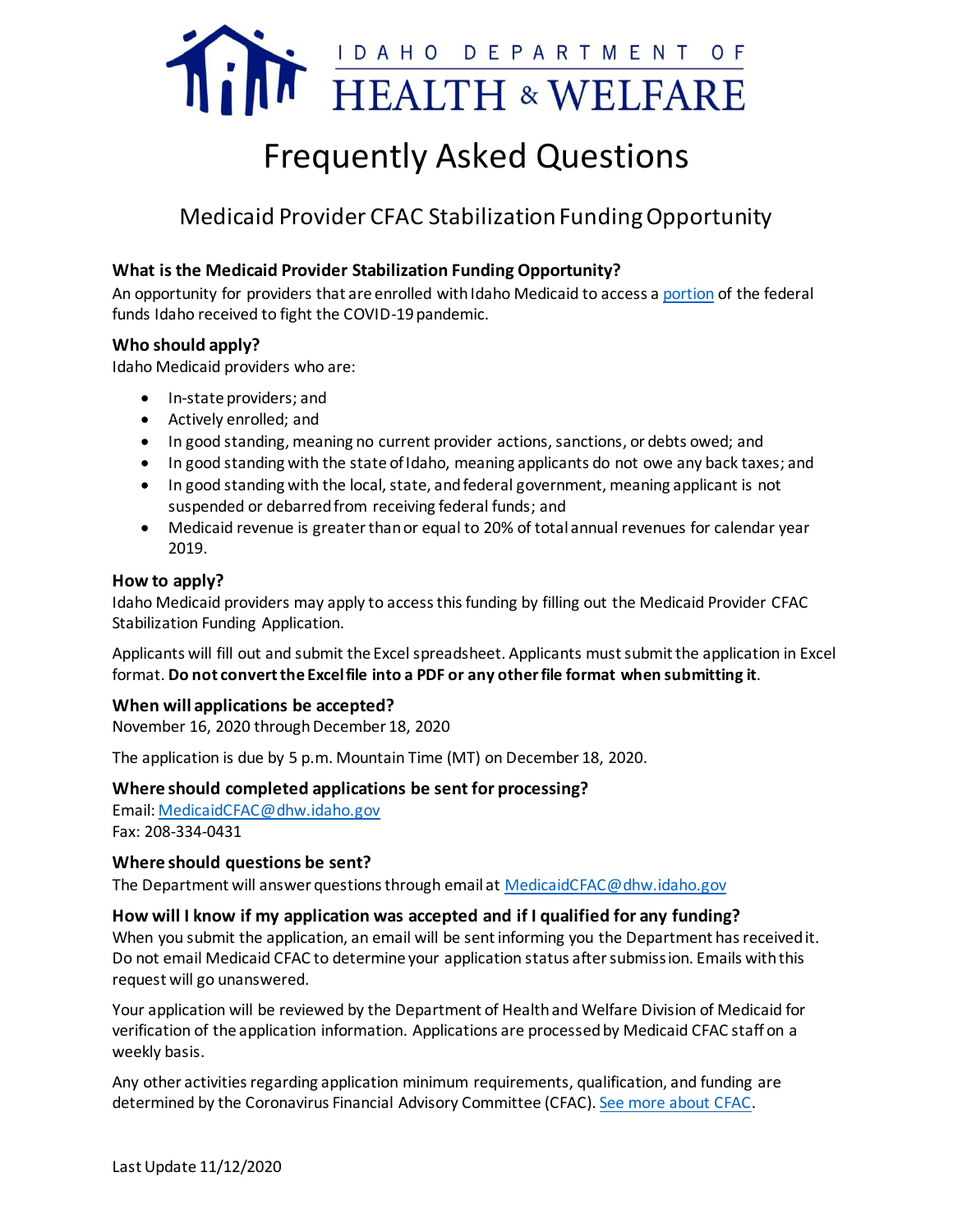

**What if I applied in the original October 2020 round of this funding assistance?** If you qualified for assistance during the first round, a check was issued to the applicant. If the applicant would like to apply for the amended stabilization funding, please email Medicaid CFAC. Applicants can request an amendment to their approved application and give permission to the Medicaid CFAC staff to amend their submittedapplication. Medicaid CFAC staff will amend the application to match new requirements and send it to the applicant for attestation, signature, and re-submission. If permission is not granted to Medicaid CFAC staff to amend the application, the applicant should submit a new application. Previously qualified applicants, please email Medicaid CFA[C here.](mailto:MedicaidCFAC@dhw.idaho.gov?subject=ACTION:%20Approved%20Applicant%20Request%20for%20Re-Evaluation)

If you did not receive a check during the first round, you did not qualify for assistance. If the applicant would like to apply for the amended stabilization funding, please email Medicaid CFAC. Applicants can request an amendment to their previously submitted application and give permission to the Medicaid CFAC staff to amend their submittedapplication. Medicaid CFAC staff will amend the application to match new requirements and send it to the applicant for attestation, signature, and re-submission. If permission is not granted to Medicaid CFAC staff to amend the application, the applicant should submit a new application. Previous applicants who did not qualify, please email Medicaid CFA[C here.](mailto:MedicaidCFAC@dhw.idaho.gov?subject=ACTION:%20Request%20for%20Re-Evaluation)

If Medicaid CFAC staff emailed you or your contact person with questions about your application, you did not qualify for assistance and must resubmit a new application. Outstanding questions from Medicaid CFAC staff must be addressed prior to review of any application.

If you applied the last week of the October 2020 funding assistance[, email](mailto:MedicaidCFAC@dhw.idaho.gov?subject=REQUEST:%20Application%20Status) Medicaid CFAC to determine whether or not you qualified for assistance and if a check was issued.

# **I do not know how to sign the application. Is typing my name in the signature box okay?**

All applicants should read through the instructions and FAQ prior to filling out the application. The last part of the instructions shows applicants how to digitally sign the Excel spreadsheet.

Typing a name into the signature box is not a valid signature. Please see the instructions for how to digitally sign the application.

If the digital signature still does not work after going through the instructions, the applicant can convert the application into a PDF and sign. However, when submitting the application to Medicaid CFAC, the applicant **MUST** attach the signed application and the Excel spreadsheet. Any submission without the Excel spreadsheet will be responded to with a request for the filled-out Excel spreadsheet.

# **I have tried calling the Department of Health and Welfare to talk about this funding or application, but they send me to an email address. Why?**

The Department of Health and Welfare Division of Medicaid's role in the process is verifying the information provided in the application. The Division of Medicaid does not issue the CFAC Stabilization Funding Assistance checks.

Questions the Department of Health and Welfare receives by email will be routed to the appropriate individual, agency, or committee. Additionally, questions benefitting all applicants will be posted to the FAQ once they are answered.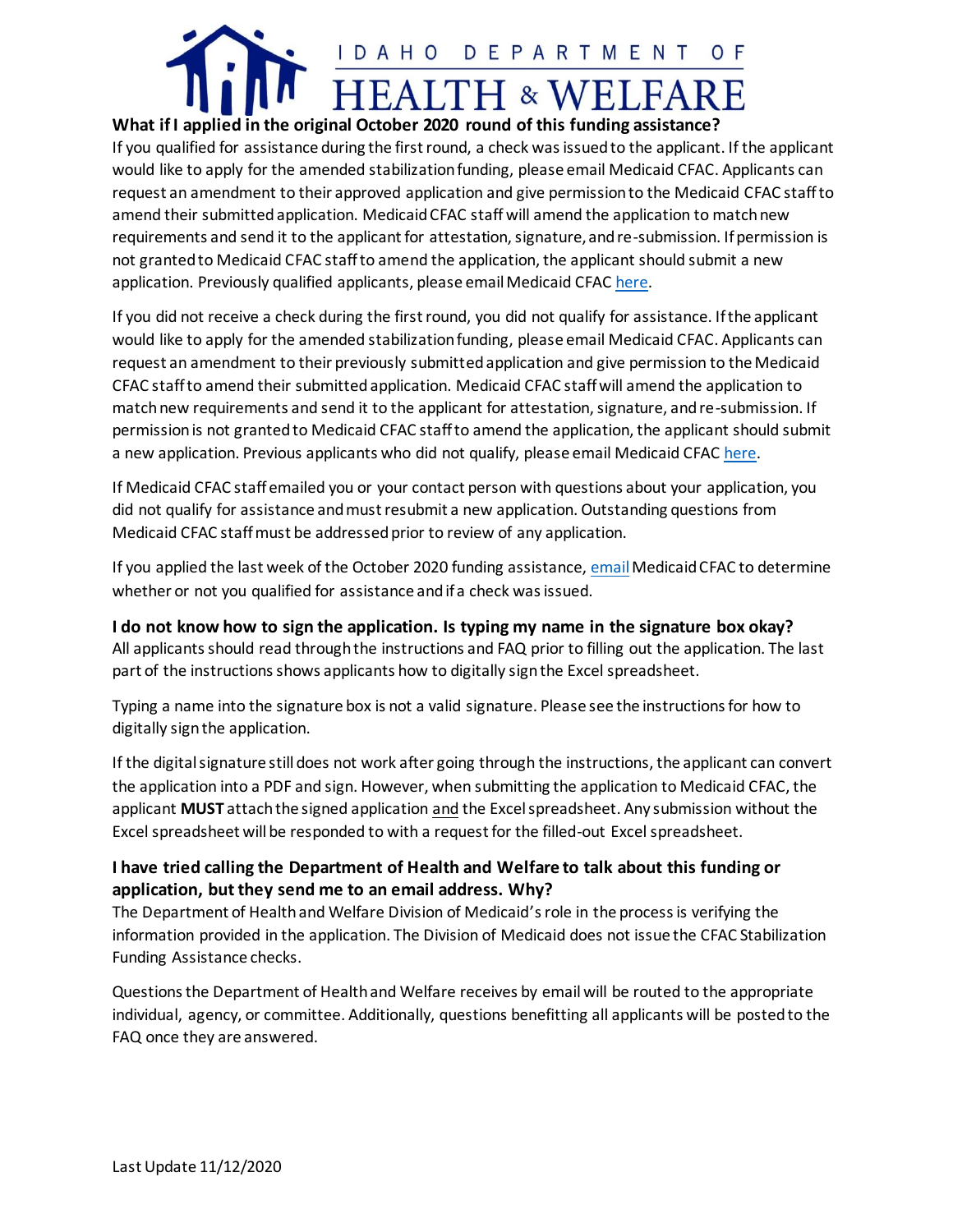

# **I reviewed the application and I do not have a National Provider Identifier (NPI) or a Medicaid Provider ID Number. Is this required?**

All applicants should enter either an NPI in Line 4 or Medicaid Provider ID Number in Line 5. Do not fill out both lines. Applicants should determine which line to fill out by reviewing what number they use to submit claims information.

The NPI is a 10-digit numeric identifier. Line 4 will only accept numbers in the field.

The Medicaid Provider ID Number is an alphanumeric identifier. Line 5 will accept both letters and numbers in the field.

# **I have one taxpayer identification number but multiple facilities or providers with their own, unique identification number. How does that work?**

Applicants from the same organization are able to apply with their unique provider identification number or Medicaid ID number. Keep in mind that costs reported on the application should be allocated by organization, facility, or provider to allocate the costs properly.

Each unique ID number requires a separate application.

# **My organization uses a group NPI. Do I use the group NPI information in the application?**

If an organization is applying for funding as the single organization and it uses a group NPI for claims, then the group NPI amounts should be reported.

If an individual provider is applying as an individual within an organization that uses a group NPI, then the provider's individual NPI should be used for reporting any rendered services.

# **I do not have all this information in the application available or on hand. Can I apply and submit an amendment?**

The Department of Health and Welfare asks all applicants to read through the instructions and the application in its entirety before applying. Not all Medicaid providers will qualify for assistance. Applicants have until December 18, 2020 at 5 pm MT to complete the application and apply. If your application is missing information, this will delay the review of your application.

If the applicant is an Idaho Medicaid fee for service provider, they can access prior year information by logging into their Trading Partner Account and accessing their historical Remittance Advice (RA). This will have all the financial information required for any Idaho Medicaid revenue received by providers or organizations. Information should be detailed using the 'Other' line items within the subsection. If applicant runs out of 'Other' line items in the section, the applicant should detail this information in the body of the email when they submit their application so Medicaid CFAC staff can add this information since the application is password protected.

Providers can also use their 2019 Form 1099 information sent to them by DXC Technology or one of the managed care organizations making payments on behalf of Idaho Medicaid.

# **I am trying to fill out the application but the application telling me I need a password. What is the password?**

Applicants should only be filling out information in the yellow highlighted boxes. If you are prompted for a password, you are not in the correct line to fill out the information. Do not email Medicaid CFAC for the password.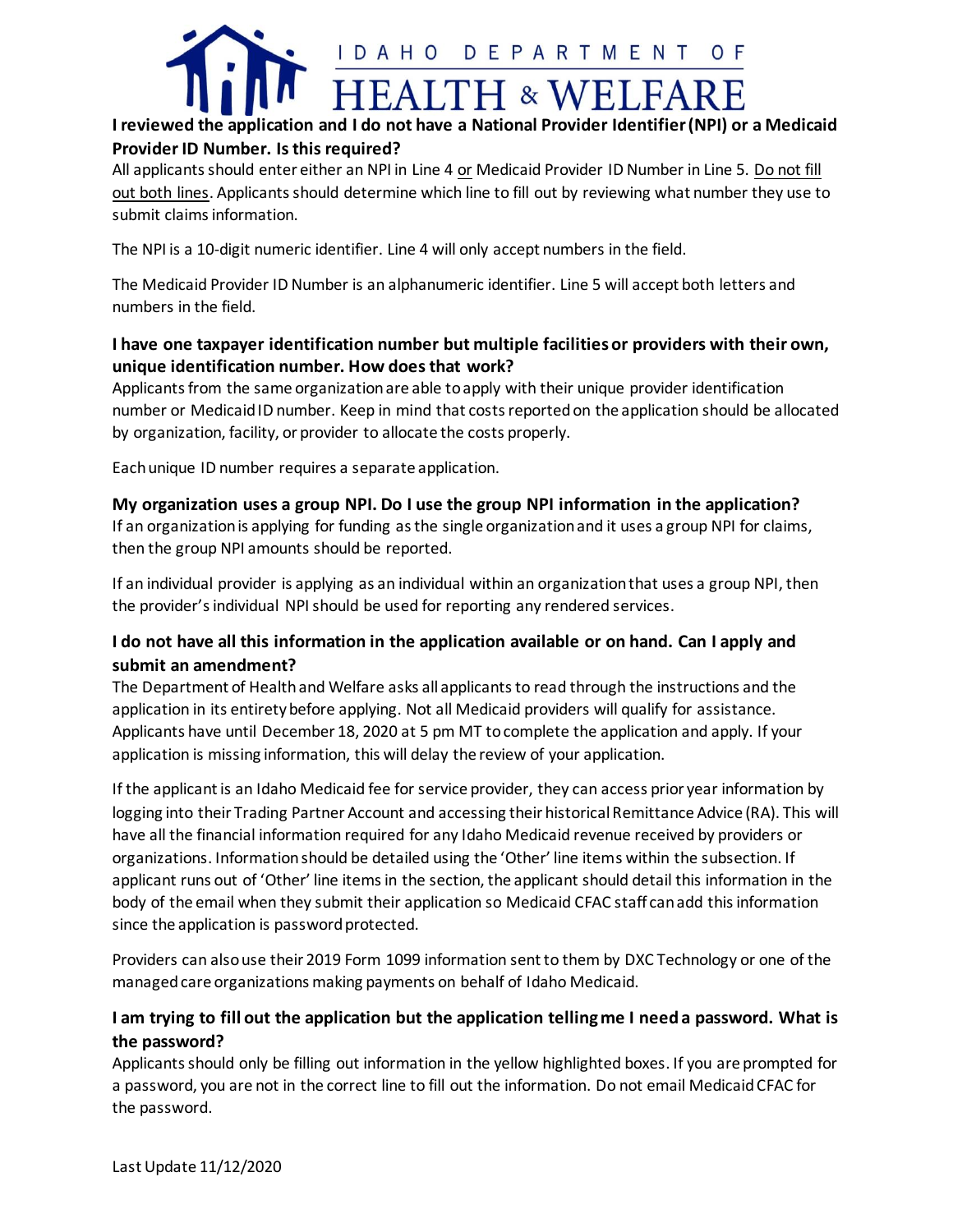

#### **What revenues do I report?**

In the TOTAL REVENUE line, applicants must report all revenue sources. This includes, but is not limited to, Medicare, Medicaid, commercial insurance, group health plans, subcontracts, self-insured plans, selfpay individuals, managed care organizations, pharmacy benefit managers, long-term care insurance, settlements from a liability insurer, workers' compensation, or any other state or federal coverage programs.

In the IDAHO MEDICAID lines, applicants must report revenuesfor calendar year 2019 and CFAC required reporting period of 2020, this should be only Idaho Medicaid revenue. Do not include any revenue not associated with Idaho Medicaid. Idaho Medicaid revenue will generallybe from DXC Technologies (fee-for-service claims) or its managed care contracted entities (Optum, Blue Cross of Idaho, Molina, MCNA Dental, etc., claims). Other Idaho Medicaid revenues reported in the 'other' section might include, but is not limited to the items not listed in the application, like Medicaid share of cost sharing or self-pay payments, Healthy Connections case management fees, supplemental revenues, etc.

For Idaho Medicaid 2020 revenue (Question 18), it is not the entire calendar year of 2020 Idaho Medicaid revenue you are reporting. It is from March 16, 2020 to September 13, 2020. Please review your revenue and claims information using these specific dates.

If the organization does not break out the cost of Blue Cross and Molina for Idaho Medicaid, include this item as an 'Other' within the Idaho Medicaid sections of the application and detail this is for both payers.

# **What happens if I am a managed care organization or I am not a typical vendor with the Department of Health and Welfare?**

The applicant must submit anIRS [Form W-9](https://www.irs.gov/pub/irs-pdf/fw9.pdf) with the Medicaid Provider CFAC Stabilization Funding Assistance Application to the Department of Health and Welfare. If the applicant does not submit a W-9, the Department will not review the application until a W-9 is submitted for review. This is required for any provider or organization that does not have an NPI or Medicaid Provider ID number used to submit claims to Idaho Medicaid on a regular basis.

After a review and verification of W-9 information, Medicaid CFAC staff will review the application to determine if applicant meets criteria for funding. If applicant qualifies for funding, there may be a delay of 1-2 business days for disbursement of funds. Funds will be distributed in the form of a paper check.

# **Is my Small Business Administration (SBA) Paycheck Protection Program (PPP) loan considered assistance?**

For purposes of the SBA Paycheck Protection Program (PPP) Loan, it is considered assistance if the provider reasonably expects that the loan will be forgiven. It is not assistance received if the provider does not expect that the loan will be forgiven given the current guidance available.

If the applicant has applied for and received assistance, like the PPP, CARES Act, etc., and the assistance has not been forgiven or returned by the date of the application, the total dollar amount received by the applicant should be listed in the application. The funding calculation is based on costs or awards incurred to date.